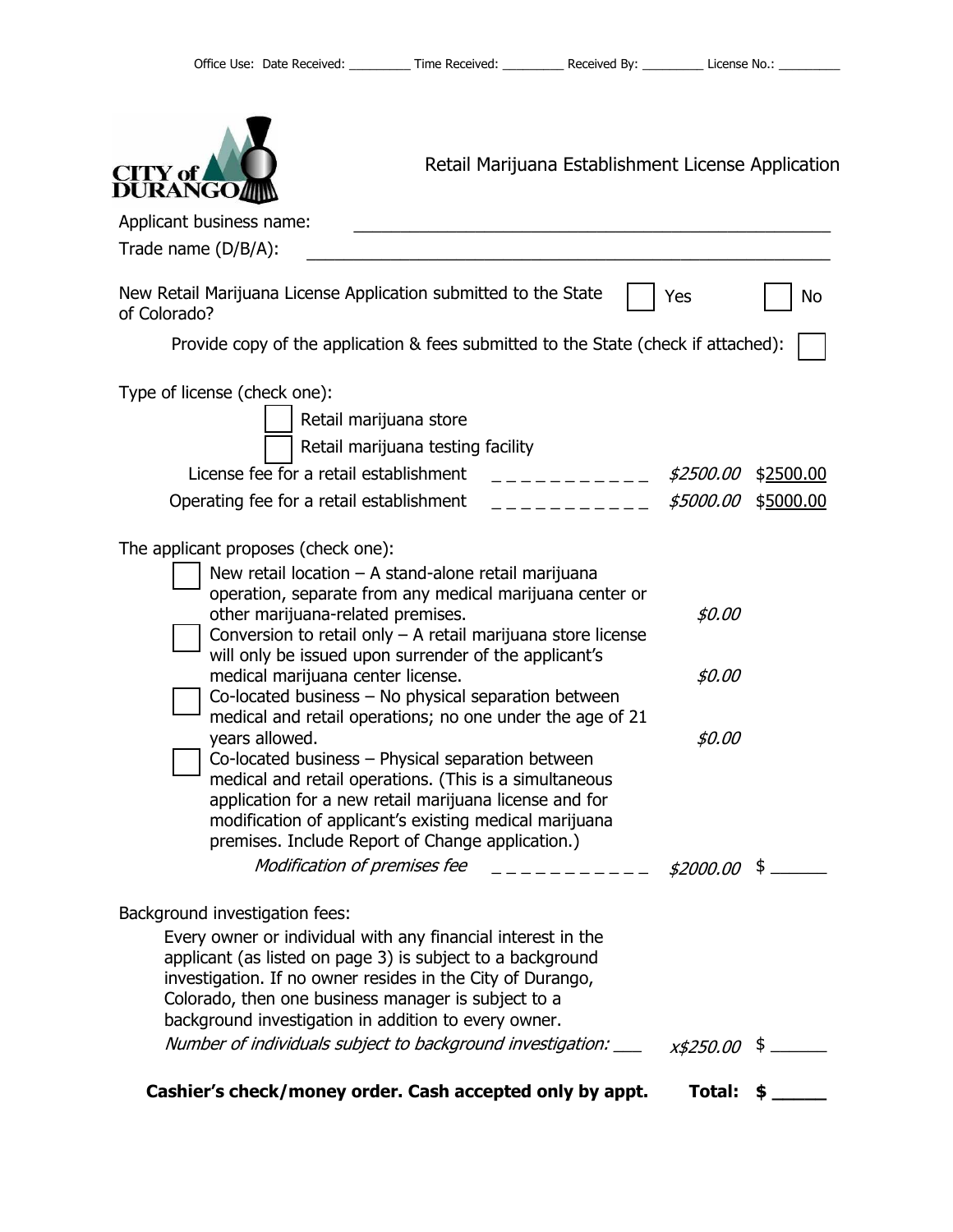| Address of premises:                                                                                                                            | <u> 1989 - Johann Barbara, martin amerikan basar dan berasal dalam basa dalam basar dalam basar dalam basar dala</u>                |
|-------------------------------------------------------------------------------------------------------------------------------------------------|-------------------------------------------------------------------------------------------------------------------------------------|
| City, state, ZIP:                                                                                                                               | Premises telephone:                                                                                                                 |
| <b>Business email:</b><br><u> 1989 - Johann Barn, mars ann an t-Amhain an t-Amhain an t-Amhain an t-Amhain an t-Amhain an t-Amhain an t-Amh</u> | Website:<br><u> 1989 - Johann Barbara, martxa alemaniar a</u>                                                                       |
| State sales tax number:                                                                                                                         | FEIN:<br>the control of the control of the control of                                                                               |
| License mailing contact:<br>(check if same as<br>Mailing address:                                                                               |                                                                                                                                     |
| address of premises)<br>City, state, ZIP:                                                                                                       |                                                                                                                                     |
| Email:                                                                                                                                          | Telephone:                                                                                                                          |
|                                                                                                                                                 |                                                                                                                                     |
| Sales tax mailing contact:<br>(check if same as<br>Mailing address:<br>address of premises)                                                     | <u> 1980 - Johann John Stein, markin fizik eta idazlea (h. 1980).</u>                                                               |
| City, state, ZIP:                                                                                                                               |                                                                                                                                     |
| Email:                                                                                                                                          | Telephone:                                                                                                                          |
|                                                                                                                                                 | What marijuana license(s) does the applicant currently hold with the City of Durango?                                               |
| Medical marijuana center                                                                                                                        | License $#$ :                                                                                                                       |
| Retail marijuana store                                                                                                                          | License #:                                                                                                                          |
| Retail marijuana testing                                                                                                                        | License $#$ :                                                                                                                       |
| Other:                                                                                                                                          | License #:                                                                                                                          |
| None                                                                                                                                            |                                                                                                                                     |
|                                                                                                                                                 | What marijuana license(s) does the applicant currently hold with the State of Colorado?                                             |
| Medical marijuana center                                                                                                                        | License #:<br><u> 1989 - Johann Stein, markazin bashkar (</u>                                                                       |
| Retail marijuana store                                                                                                                          | License #:<br><u> 2000 - Jan James James Barnett, martin de la provincia de la provincia de la provincia de la provincia de la</u>  |
| Retail marijuana testing                                                                                                                        | License #:<br><u> 1989 - Johann Harry Harry Harry Harry Harry Harry Harry Harry Harry Harry Harry Harry Harry Harry Harry Harry</u> |
|                                                                                                                                                 | License #:                                                                                                                          |
| None                                                                                                                                            |                                                                                                                                     |
|                                                                                                                                                 | Check here if additional information is provided on a separate sheet.                                                               |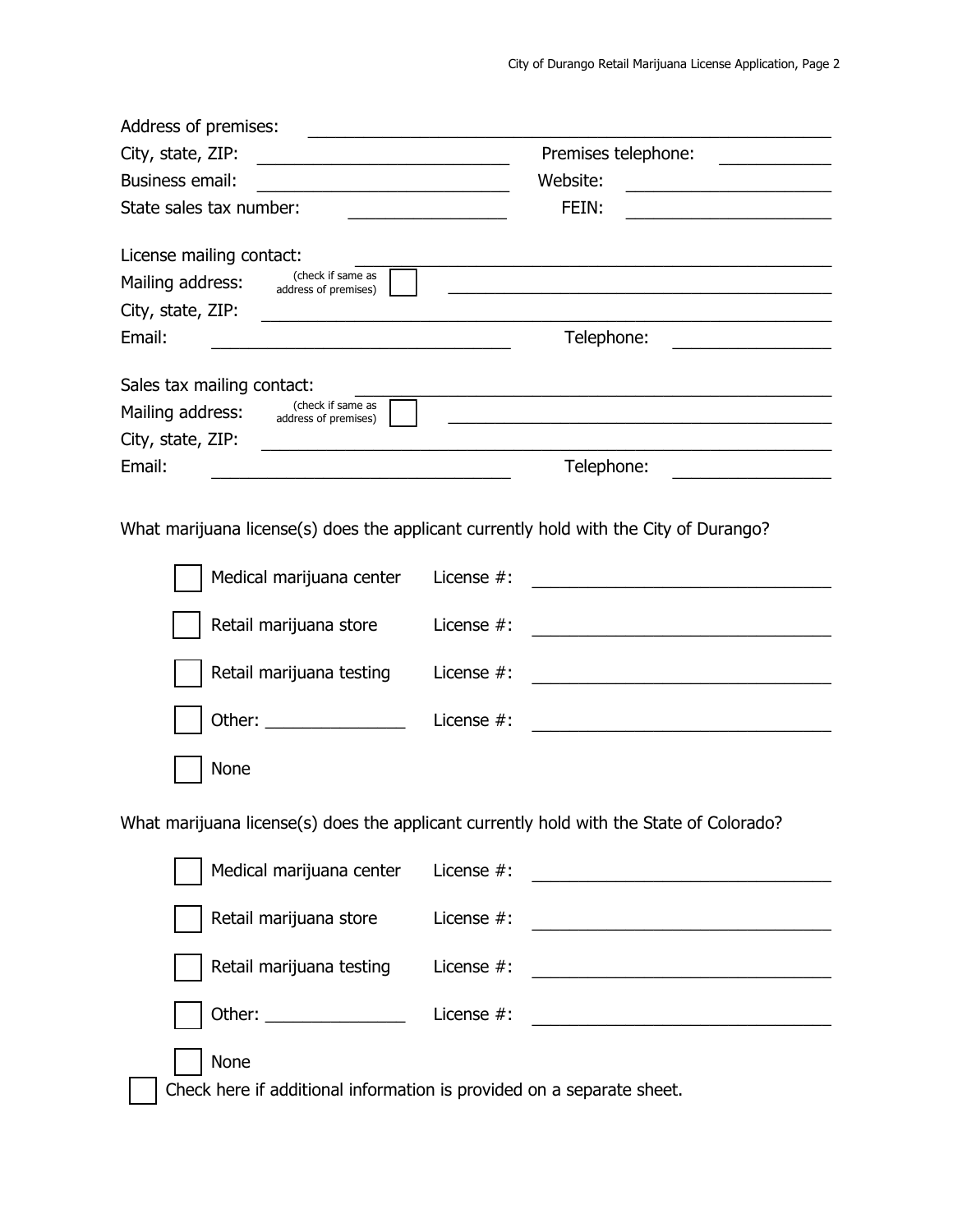| Applying as (check one): | Corporation | Limited Liability Corporation                                                                      |
|--------------------------|-------------|----------------------------------------------------------------------------------------------------|
|                          |             | Partnership   Association                                                                          |
|                          |             | Individual/Sole Proprietor - Affidavit of Lawful Presence<br>required for all Sole Proprietorships |

If applicant is a corporation, partnership, limited liability corporation, or association (**not** a sole proprietorship), applicant must list **all officers, directors, partners, and managing members**. In addition, applicant must list **any stockholders, partners, members, or other persons with any financial interest in the applicant**.

| Name | Home address, city, state,<br>ZIP code | <b>DOB</b> | Title | % owned |
|------|----------------------------------------|------------|-------|---------|
|      |                                        |            |       |         |
|      |                                        |            |       |         |
|      |                                        |            |       |         |
|      |                                        |            |       |         |
|      |                                        |            |       |         |

Check here if additional information is provided on a separate sheet.

**No. 19 No. 2018 No. 2019 No. 2019** No. 2019

**No. 19 No. 2018 No. 2019 No. 2019 No. 2019** No. 2019 No. 2019 No. 2019 No. 2019 No. 2019 No. 2019 No. 2019 No. 2019

Has the applicant or any owner, member, business manager, party with a financial interest, or other person named on this application ever been convicted, entered a plea of nolo contendre, or entered a plea of guilty in conjunction with a deferred sentence and judgment pertaining to any charge related to possession, use, or possession with intent to distribute narcotics, drugs, or controlled substances?

Has the applicant or any owner, member, business manager, party with a financial interest, or other person named on this application ever been convicted, entered a plea of nolo contendre, or entered a plea of guilty in conjunction with a deferred sentence and judgment pertaining to any charge related to driving or operating a motor vehicle while under the influence of or while impaired by alcohol or controlled substances?

Has the applicant or any owner, member, business manager, party with a financial interest, or other person named on this application ever been convicted, entered a plea of nolo contendre, or entered a plea of guilty in conjunction with a deferred sentence and judgment pertaining to any felony?

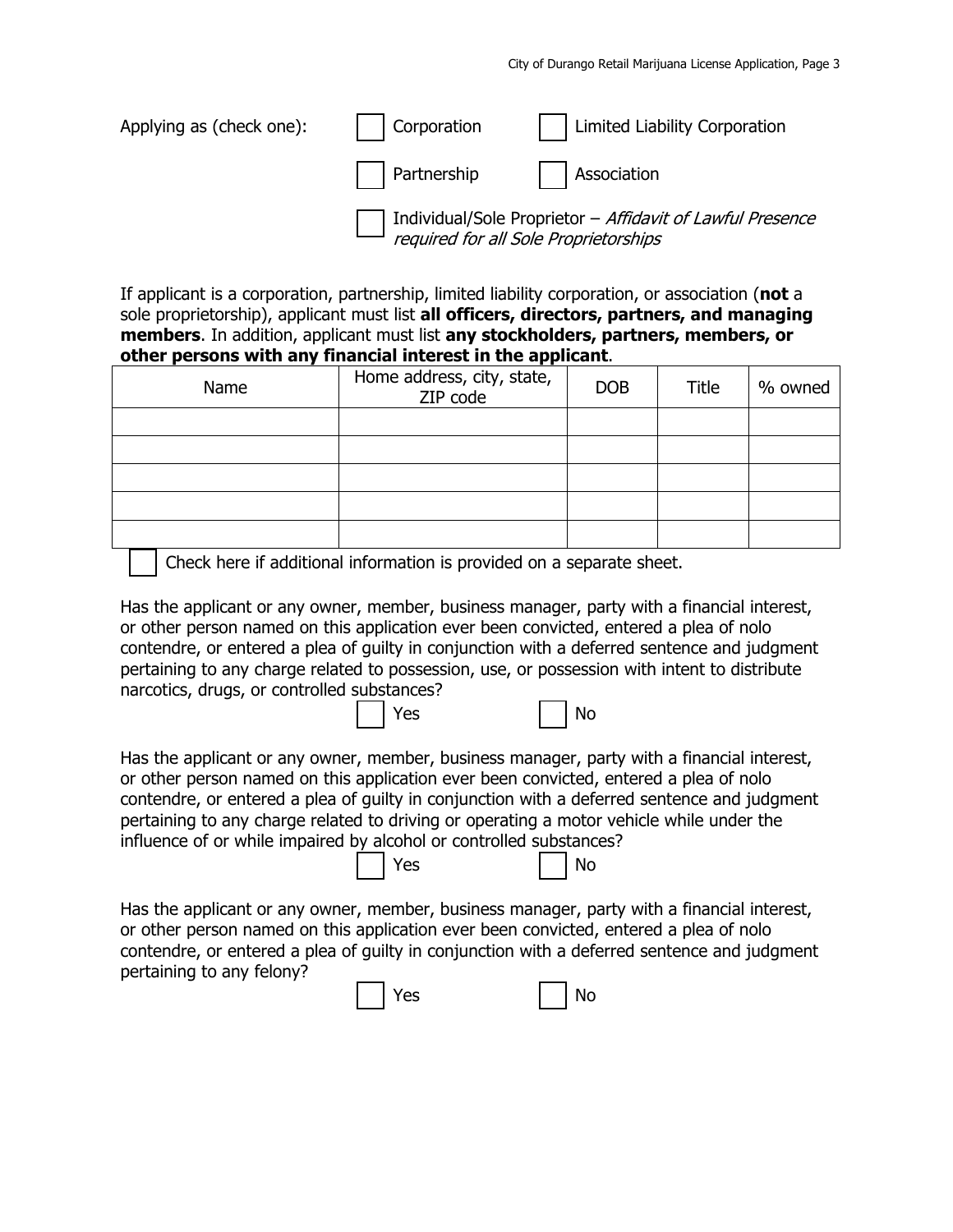If the answer to any of the previous three questions is yes, please provide the following.

| If the answer to any of the previous three questions is yes, please provide the following.                                                                                                                                                                                                                                                                             |                                                                                                                                                                                                                                                      |          |                       |                                                        |
|------------------------------------------------------------------------------------------------------------------------------------------------------------------------------------------------------------------------------------------------------------------------------------------------------------------------------------------------------------------------|------------------------------------------------------------------------------------------------------------------------------------------------------------------------------------------------------------------------------------------------------|----------|-----------------------|--------------------------------------------------------|
| Individual name/<br>location of court                                                                                                                                                                                                                                                                                                                                  | Charge<br>convicted of                                                                                                                                                                                                                               | Sentence | Date of<br>sentencing | Last date of<br>incarceration/<br>parole/<br>probation |
|                                                                                                                                                                                                                                                                                                                                                                        |                                                                                                                                                                                                                                                      |          |                       |                                                        |
|                                                                                                                                                                                                                                                                                                                                                                        | Check here if additional information is provided on a separate sheet.                                                                                                                                                                                |          |                       |                                                        |
|                                                                                                                                                                                                                                                                                                                                                                        | Has the applicant or any owner, member, business manager,<br>Yes<br>No<br>party with a financial interest, or other person named on this<br>application been denied an application for a retail or medical<br>marijuana license by any jurisdiction? |          |                       |                                                        |
|                                                                                                                                                                                                                                                                                                                                                                        | Has the applicant or any owner, member, business manager,<br>Yes<br>No<br>party with a financial interest, or other person named on this<br>application had a retail or medical marijuana license suspended<br>or revoked by any jurisdiction?       |          |                       |                                                        |
| Has the applicant or any owner, member, business manager,<br>Yes<br>No<br>party with a financial interest, or other person named on this<br>application been denied an application for a liquor license by<br>any jurisdiction?<br>If the answer to any of the previous three questions is yes, please provide a detailed<br>written explanation. (Check if attached.) |                                                                                                                                                                                                                                                      |          |                       |                                                        |
|                                                                                                                                                                                                                                                                                                                                                                        |                                                                                                                                                                                                                                                      |          |                       |                                                        |
| By what means does the applicant have legal possession of the premises for at least 1 year<br>from the date that this license will be issued?<br>Other (explain in detail):<br>Deed<br>Lease                                                                                                                                                                           |                                                                                                                                                                                                                                                      |          |                       |                                                        |
|                                                                                                                                                                                                                                                                                                                                                                        |                                                                                                                                                                                                                                                      |          |                       |                                                        |
| If premises are leased, the tenant name on the lease must match the name of the applicant<br>business. List here the names of landlord and tenant, and date of expiration, EXACTLY as this<br>information appears on the lease:                                                                                                                                        |                                                                                                                                                                                                                                                      |          |                       |                                                        |
| Landlord:                                                                                                                                                                                                                                                                                                                                                              |                                                                                                                                                                                                                                                      | Tenant:  |                       | Expires:                                               |
| If premises are leased, attach the Landlord's Consent form, completed by the owner of the<br>property and notarized. The consent must be specifically for the proposed retail operations.<br>Check this box to indicate that the notarized Landlord's Consent form is attached.                                                                                        |                                                                                                                                                                                                                                                      |          |                       |                                                        |
| Are the premises in compliance with all zoning requirements of<br>Yes<br>No<br>the Durango Retail Marijuana Ordinance?                                                                                                                                                                                                                                                 |                                                                                                                                                                                                                                                      |          |                       |                                                        |
| Are the premises to be licensed located within 1000 feet of any<br>Yes<br>No<br>school, addiction recovery facility, or residential child care<br>facility, or within 250 feet of a dedicated public park that                                                                                                                                                         |                                                                                                                                                                                                                                                      |          |                       |                                                        |

contains children's playground equipment?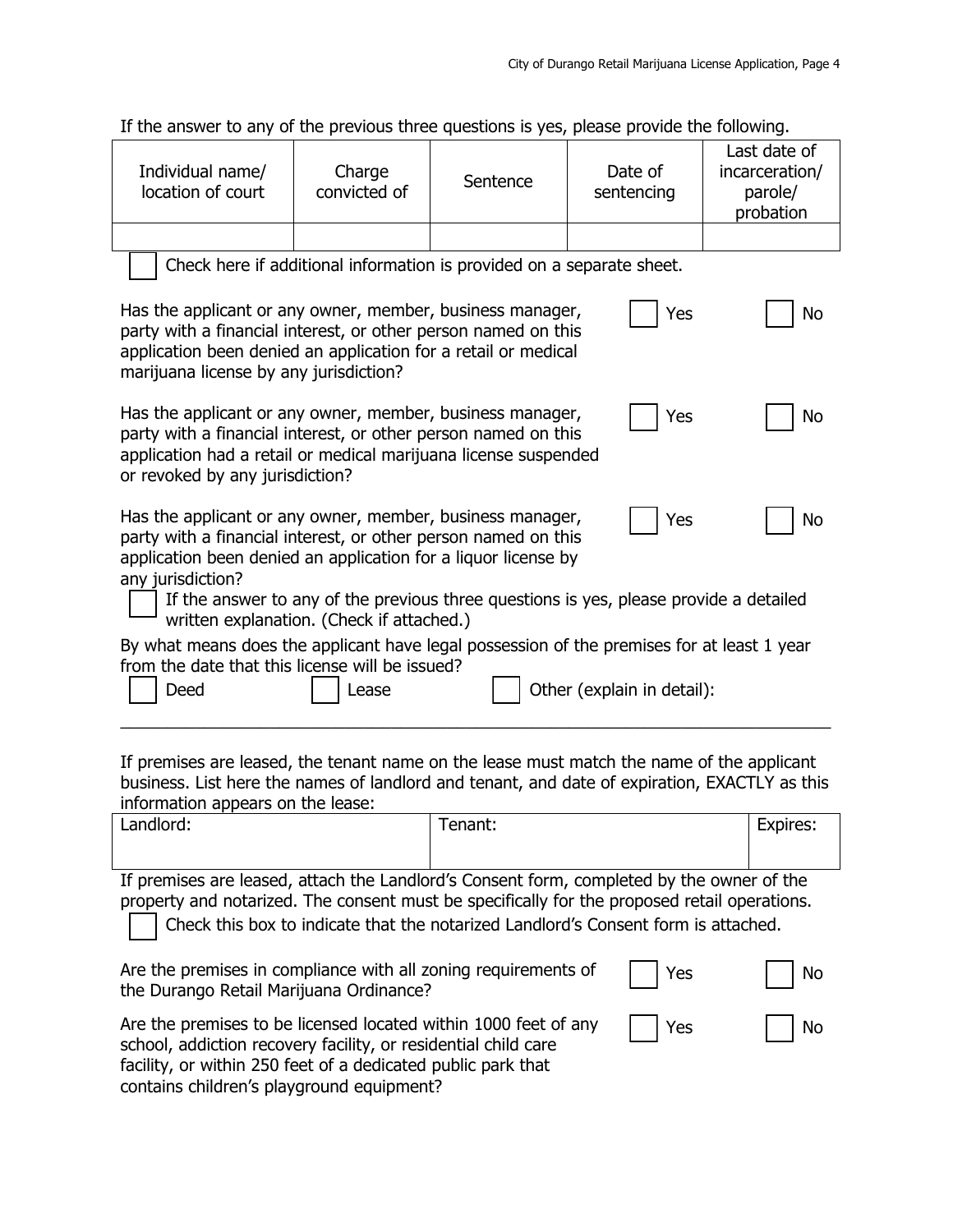| Additional documents to be submitted for any retail marijuana establishment applicant.        |
|-----------------------------------------------------------------------------------------------|
| Documents must follow the relevant requirements set forth in full detail in Ordinance O-2014- |
| 26, Article VIII, Division 1, Sec. 13-166, and elsewhere. Please check each box to indicate   |
| that the document is attached.                                                                |
| Community Development LUP approval                                                            |

| Community Development Lor approval                                                                                                                                                                                                                                                                                                                                                        |
|-------------------------------------------------------------------------------------------------------------------------------------------------------------------------------------------------------------------------------------------------------------------------------------------------------------------------------------------------------------------------------------------|
| Lease or deed in the name of the applicant business                                                                                                                                                                                                                                                                                                                                       |
| Proof of Workers' Compensation insurance for any employee                                                                                                                                                                                                                                                                                                                                 |
| Proof of Comprehensive General Liability insurance with minimum single limits of one<br>million dollars $(\$1,000,000)$ each occurrence and two million dollars $(\$2,000,000)$<br>aggregate, applicable to all premises and operations                                                                                                                                                   |
| An operating plan for the proposed establishment, including:<br>A detailed description of products and services to be provided, including an<br>indication of whether the establishment proposes to engage in the retail sale of<br>edible marijuana products<br>A dimensioned floor plan on 8 $\frac{1}{2}$ x 11" paper                                                                  |
| Indication of the maximum amount of marijuana and/or marijuana-infused products<br>that may be on the business premises                                                                                                                                                                                                                                                                   |
| Security plan indicating how the applicant will comply with applicable laws, rules, and<br>regulations, per Sec. 13-166(i) and Sec. 13-173                                                                                                                                                                                                                                                |
| Lighting plan, showing the illumination of the outside of the establishment for security<br>purposes and compliance with applicable city requirements                                                                                                                                                                                                                                     |
| Vicinity map, drawn to scale, indicating within a radius of 1/4 mile from the boundaries<br>of the property upon which the establishment is located, the proximity of the property<br>to any school, residential child care facility, addiction recovery facility, or dedicated<br>public park containing children's playground equipment, and to any other facilities<br>required by law |
| Completed copy of the City of Durango Individual History Record form                                                                                                                                                                                                                                                                                                                      |
| Plan for disposal of any retail marijuana or product that is not sold or is contaminated<br>in a manner that protects any portion thereof from being possessed or ingested by any<br>person or animal                                                                                                                                                                                     |
| Plan for ventilation that describes the ventilation systems that will be used to prevent<br>any odor of marijuana from extending beyond the premises of the business                                                                                                                                                                                                                      |
| Description of all regulated toxic, flammable, or other materials that will be used, kept,<br>or created at the establishment, and the location where such materials will be stored                                                                                                                                                                                                       |
| Copies of state badges for owner(s) and any business manager(s) reported to the state<br>Certificate of Good Standing from Colorado Secretary of State (entity name must match<br>applicant business name)                                                                                                                                                                                |
| A comprehensive list of vendors and suppliers providing product to the establishment<br>If the owner is not a natural person, the application shall include copies of the                                                                                                                                                                                                                 |

organizational documents for all entities identified in the application, and the contact information for the person that is authorized to represent for the entity or entities.